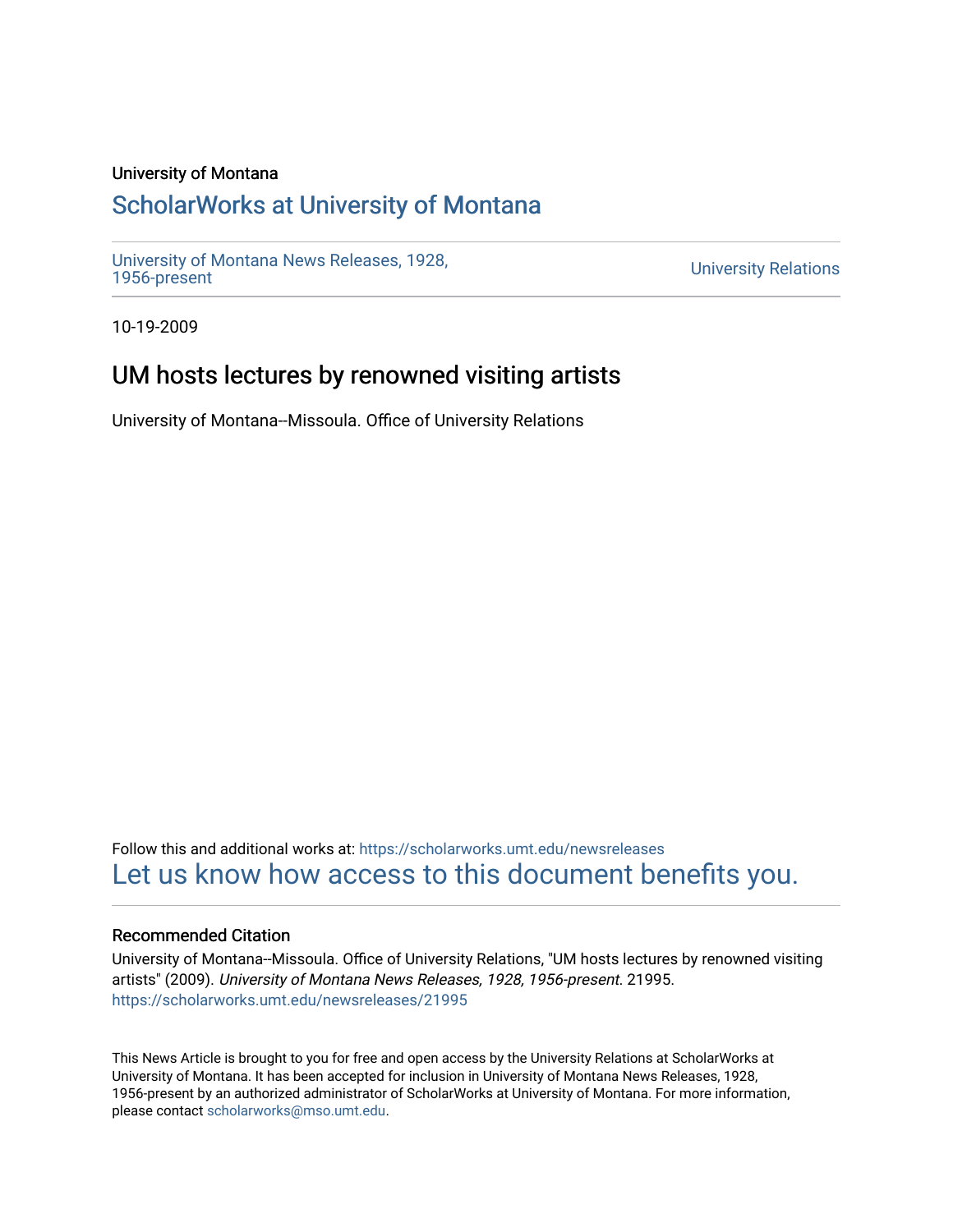

UNIVERSITY RELATIONS • MISSOULA. MT 59812 • 406.243.2522 • FAX: 406.243.4520

### N E W S R E L E A S E

Oct. 19,2009

**Contact:** UM School of Art, 406-243-4181.

#### **UM HOSTS LECTURES BY RENOWNED VISITING ARTISTS**

#### **MISSOULA —**

Three distinguished artists will speak about their work Oct. 28 and 29 and Nov. 16 at The University of Montana.

The lectures, hosted by the UM School of Art and sponsored by the Jim and Jane Dew-Visiting Artist Fund and the Rudy and Lela Autio Opportunity Fund, are free and open to the public.

Kurt Weiser, noted ceramist and professor of art at Arizona State University, will speak at 5:10 p.m. Wednesday, Oct. 28, in the UM ceramics studio, located in the Art Annex next to the Adams Center.

Weiser's widely experimental approach to ceramics over the course of his career has resulted in groundbreaking developments in the vessel tradition, culminating in his signature China-painted porcelain forms.

Weiser served as resident director of the Archie Brav Foundation in Helena from 1977 to 1988. His work has been acquired by many institutions around the world, including the Victoria and Albert Museum in London, the Smithsonian Institution's National Museum of American Art, the National Museum of History in Taiwan, and the Museum of Contemporary Ceramic Art and the Institute of Ceramic Studies in Shigaraki, Japan.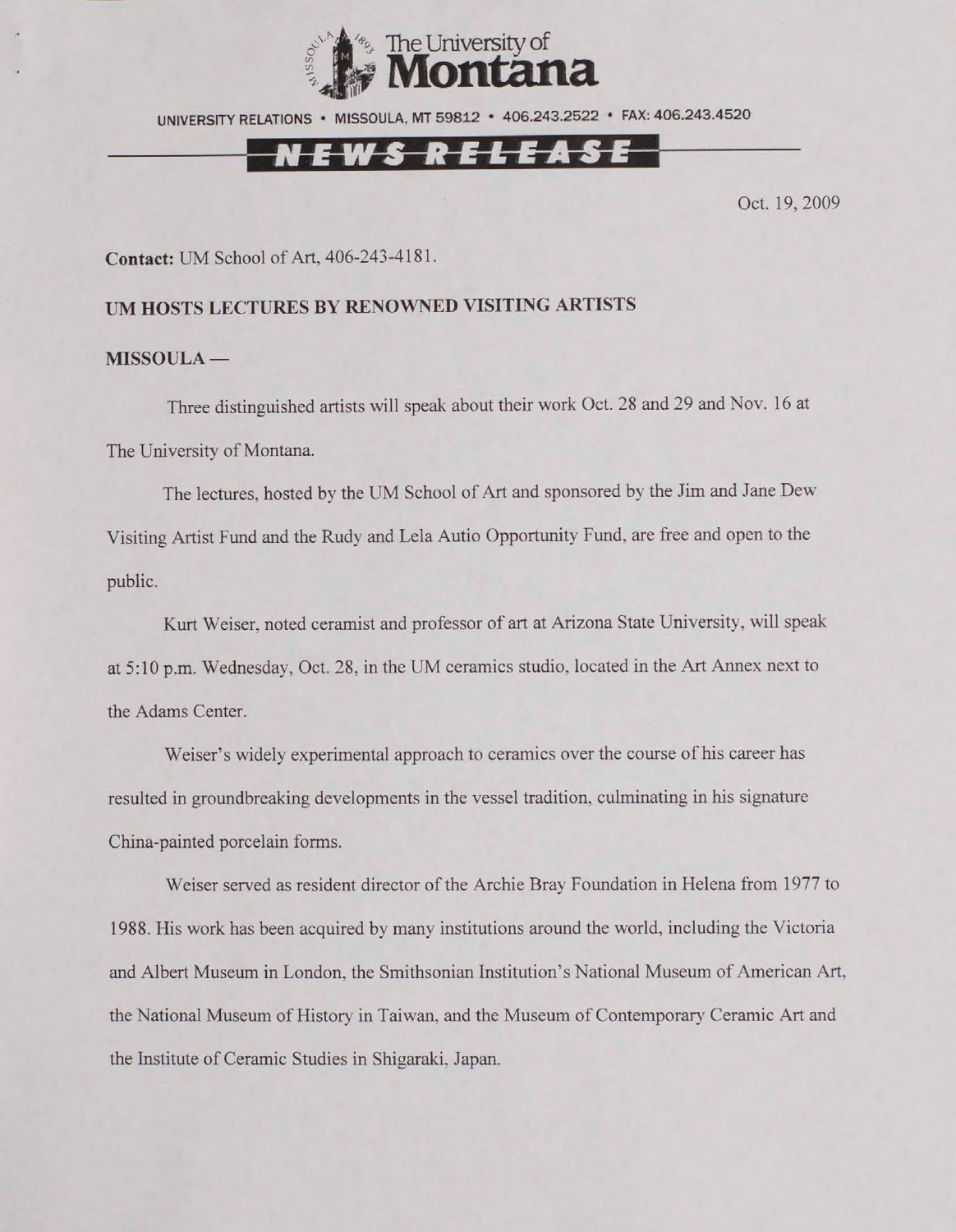Installation and video artist Michael Oatman will speak at 6:30 p.m. Thursday, Oct. 29, in Interdisciplinary Science Building Room 110. Oatman teaches in the architecture program at Rensselaer Polytechnic Institute in Troy, N.Y.

Fusing the roles of librarian, archaeologist, taxonomist and artist, he makes intricately detailed collages and exhaustively researched installations focused on what he calls the "poetic interpretation of documents." He works across disciplines and media in sites as varied as Easter Island and the New York Metropolitan Transit Authority.

Oatman's work has been exhibited at the Tang Museum of Skidmore College in New York, the Massachusetts Museum of Contemporary Art, Williams College Museum of Art. the Aldrich Contemporary Art Museum in Ridgefield, Conn., and the Phoenix Gallery and ZieherSmith in New York City.

UM Visiting Professor of Art Karina Hean will present a lecture at 7 p.m. Monday, Nov. 16, in Liberal Arts Building Room 11.

Hean's abstract organic drawings are featured in the Drawing Center's Viewing Program, created in 1977 to offer emerging artists the opportunity to include their work in a curated Artist Registry that is consulted by a wide variety of arts professionals from across the globe.

Her works have been exhibited in numerous national and regional solo group invitational and juried exhibitions, including Zen Bennett Contemporary Art Gallery, 222 Shelby Street Gallery and the Museum of Fine Arts in Santa Fe, N.M., and the Gerald Rubin Center for the Visual Arts in El Paso, Texas.

Hean was selected for a 2008 American Artist Fellowship by the Ballinglen Art Foundation in Ireland and for several national artist residencies. She earned a master's in fine arts degree at New Mexico State University, Las Cruces, and a bachelor's degree in liberal arts at